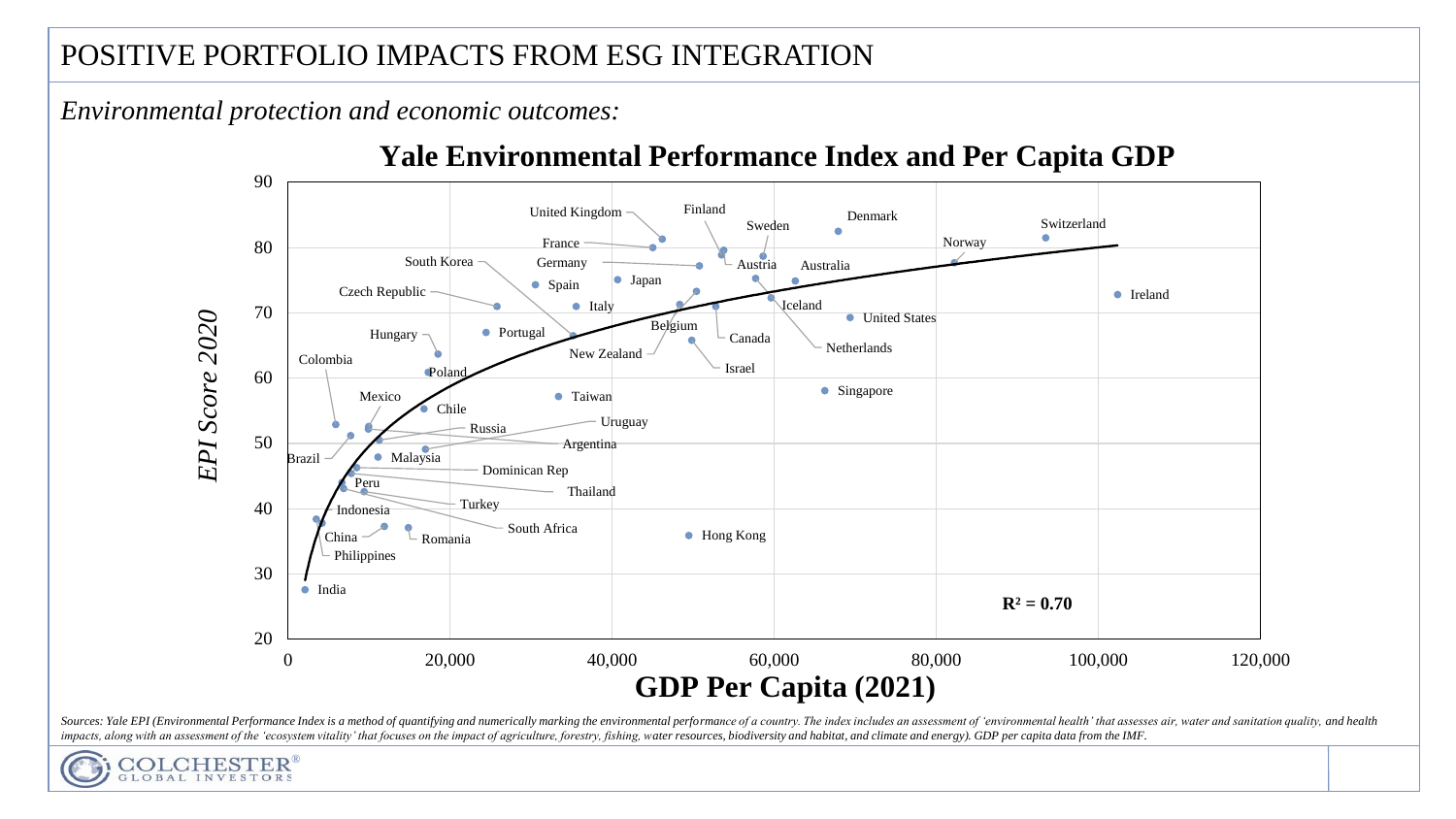## POSITIVE PORTFOLIO IMPACTS FROM ESG INTEGRATION

*Better educated workforce linked to better economic outcomes:*



## **OECD PISA Scores and Per Capita GDP**

*Sources: OECD PISA scores (a measure of 15 year old scholastic performance on mathematics, science and reading), GDP per capita data from the IMF.*